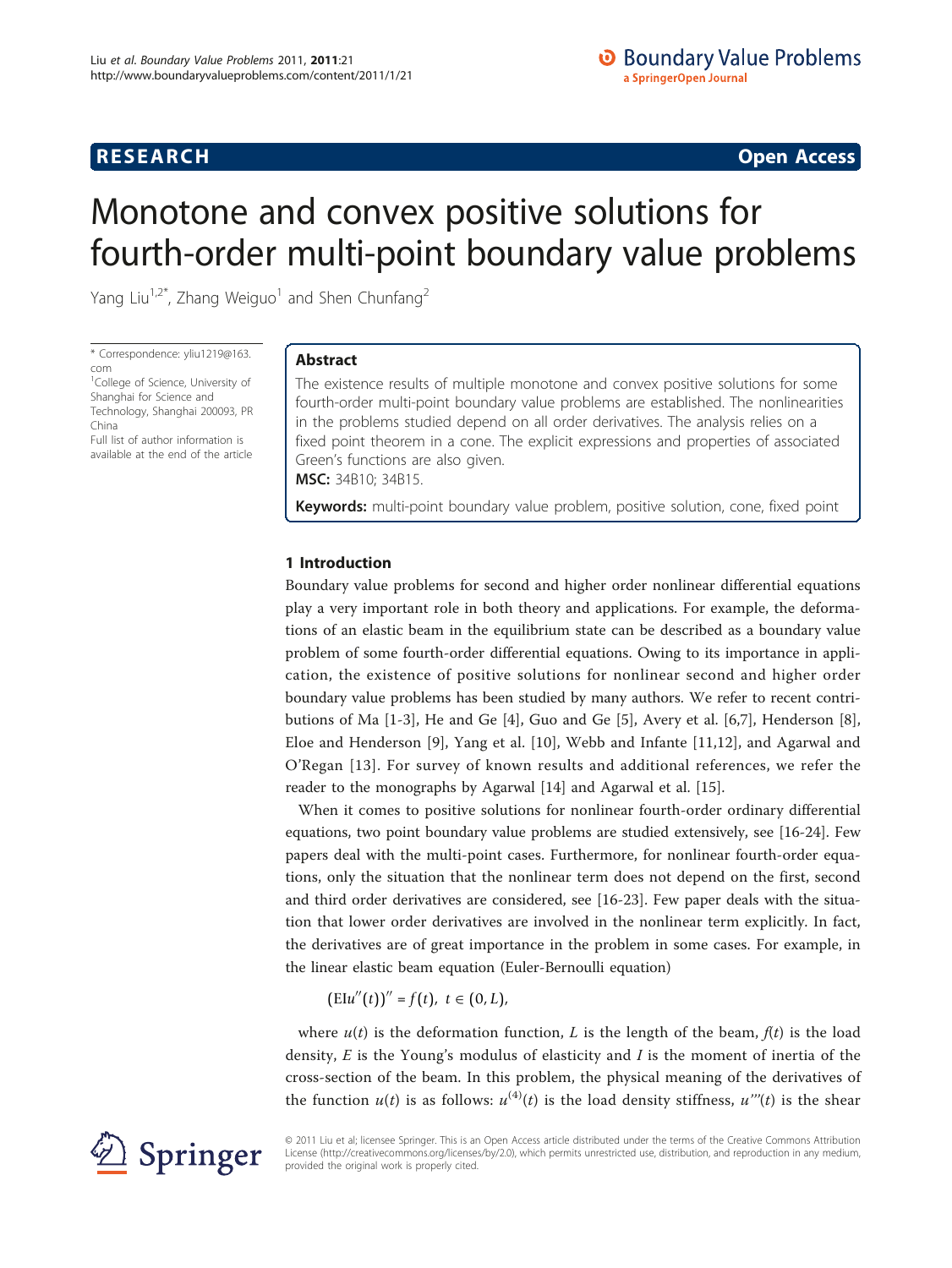force stiffness,  $u''(t)$  is the bending moment stiffness and the  $u'(t)$  is the slope. If the payload depends on the shear force stiffness, bending moment stiffness or the slope, the derivatives of the unknown function are involved in the nonlinear term explicitly.

In this paper, we are interested in the positive solution for fourth-order nonlinear differential equation

$$
x^{(4)}(t) = f(t, x(t), x'(t), x''(t), x'''(t)), t \in [0, 1],
$$
\n(1.1)

subject to multi-point boundary condition

$$
x'''(1) = 0, \ x''(1) = 0, \ x'(0) = 0, \ x(1) = \sum_{i=1}^{m-2} \beta_i x(\xi_i)
$$
 (1.2)

or

$$
x'''(1) = 0, \ x''(1) = 0, \ x'(1) = 0, \ x(0) = \sum_{i=1}^{m-2} \beta_i x(\xi_i)
$$
 (1.3)

where  $0 < \xi_1 < \xi_2 < ... < \xi_{m-2} < 1$ ,  $\beta_i > 0$ , 1 = 1, 2, ...,  $m - 2$ ,  $\sum_{i=1}^{m-2} \beta_i > 1$ , and  $f \in C([0, 1] \times$  $R^4$ ,  $[0, +\infty)$ ).

One can see that all lower order derivatives are involved in the nonlinear term explicitly and the BCs are the m-point cases. In this sense, the problems studied in this paper are more general than before. In the paper, multiple monotone and convex positive solutions for problems (1.1), (1.2) and (1.1), (1.3) are established. The results presented extend the study for fourth-order boundary value problems of nonlinear ordinary differential equations.

This paper is organized as follows. In Section 2, we present some preliminaries and lemmas. Section 3 is devoted to the existence of at least three convex and increasing positive solutions for problem (1.1), (1.2). In Section 4, we prove that there exist at least three convex and decreasing positive solutions for problem (1.1), (1.3).

# 2 Preliminaries and lemmas

In this section, some preliminaries and lemmas used later are presented.

**Definition 2.1** The map  $\alpha$  is said to be a nonnegative continuous convex functional on cone P of a real Banach space E provided that  $\alpha : P \to [0, +\infty)$  is continuous and

 $\alpha(tx + (1-t)y) \leq t\alpha(x) + (1-t)\alpha(y)$  for all  $x, y \in P$  and  $t \in [0, 1]$ .

**Definition 2.2** The map  $\beta$  is said to be a nonnegative continuous concave functional on cone P of a real Banach space E provided that  $\beta : P \to [0, +\infty)$  is continuous and

$$
\beta(tx+(1-t)y)\geq t\beta(x)+(1-t)\beta(y),\quad\text{for all }x,\ y\in P\text{ and }t\in[0,1].
$$

Let  $\gamma$ ,  $\theta$  be nonnegative continuous convex functionals on P,  $\alpha$  be a nonnegative continuous concave functional on P and  $\psi$  be a nonnegative continuous functional on P. Then for positive numbers  $a$ ,  $b$ ,  $c$  and  $d$ , we define the following convex sets:

$$
P(\gamma, d) = \{x \in P \mid \gamma(x) < d\},
$$
\n
$$
P(\gamma, \alpha, b, d) = \{x \in P \mid b \leq \alpha(x), \gamma(x) \leq d\},
$$
\n
$$
P(\gamma, \theta, \alpha, b, c, d) = \{x \in P \mid b \leq \alpha(x), \theta(x) \leq c, \gamma(x) \leq d\}
$$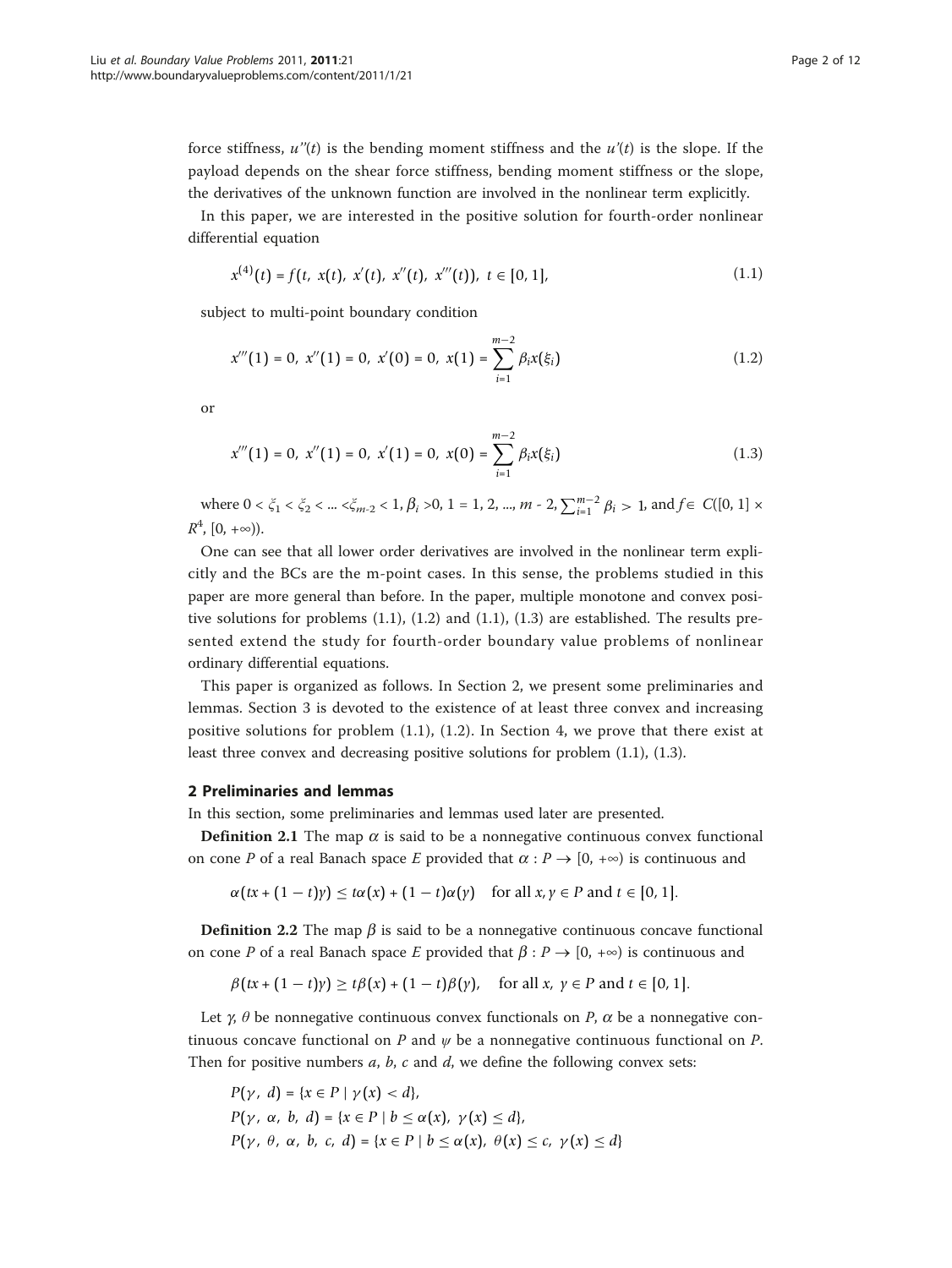and a closed set

$$
R(\gamma, \psi, a, d) = \{x \in P \mid a \leq \psi(x), \gamma(x) \leq d\}.
$$

**Lemma 2.1** [\[25\]](#page-11-0) Let P be a cone in Banach space E. Let  $\gamma$ ,  $\theta$  be nonnegative continuous convex functionals on P,  $\alpha$  be a nonnegative continuous concave functional and  $\psi$ be a nonnegative continuous functional on  $P$  satisfying

$$
\psi(\lambda x)\leq \lambda \psi(x), \quad \text{for } 0\leq \lambda\leq 1,
$$

such that for some positive numbers  $l$  and  $d$ ,

$$
\alpha(x) \leq \psi(x), \quad || x || \leq l\gamma(x)
$$

for all  $x \in \overline{P(\gamma, d)}$ . Suppose  $T : \overline{P(\gamma, d)} \to \overline{P(\gamma, d)}$  is completely continuous and there exist positive numbers  $a, b, c$  with  $a < b$  such that

 $(S_1) \{x \in P \, (\gamma, \theta, \alpha, b, c, d) | \alpha(x) > b\} \neq \emptyset$  and  $\alpha(Tx) > b$  for  $x \in P \, (\gamma, \theta, \alpha, b, c, d)$ ; (S<sub>2</sub>)  $\alpha(Tx) > b$  for  $x \in P$  ( $\gamma$ ,  $\alpha$ ,  $b$ ,  $d$ ) with  $\theta(Tx) > c$ ;

(S<sub>3</sub>)  $0 \notin R(\gamma, \psi, a, d)$  and  $\psi(Tx) < a$  for  $x \in R(\gamma, \psi, a, d)$  with  $\psi(x) = a$ .

Then *T* has at least three fixed points  $x_1$ ,  $x_2$ ,  $x_3 \n\in \overline{P(\gamma, d)}$  such that:

$$
\gamma(x_i) \leq d, \ i = 1, \ 2, \ 3; \ b < \alpha(x_1); \ a < \psi(x_2), \ \alpha(x_2) < b; \ \psi(x_3) < a.
$$

## 3 Positive solutions for problem (1.1), (1.2)

We begin with the fourth-order  $m$ -point boundary value problem

$$
x^{(4)}(t) = y(t), \ t \in [0, 1], \tag{3.1}
$$

$$
x'''(1) = 0, x''(1) = 0, x'(0) = 0, x(1) = \sum_{i=1}^{m-2} \beta_i x(\xi_i),
$$
\n(3.2)

where  $0 \le \xi_1 \le \xi_2 \le ... \le \xi_{m-2} \le 1$ ,  $\beta_i > 0$ ,  $i = 1, 2, ..., m - 2$ . The following assumption will stand throughout this section:

$$
(H_1)\,f\in C([0,1]\times R^4,[0,+\infty)),\sum_{i=1}^{m-2}\beta_i>1,\sum_{i=1}^{m-2}\beta_i\xi_i<1.
$$

**Lemma 3.1** Denote  $\xi_0 = 0$ ,  $\xi_{m-1} = 1$ ,  $\beta_0 = \beta_{m-1} = 0$ , and  $y(t) \in C[0, 1]$ . Problem (3.1), (3.2) has the unique solution

$$
x(t) = \int_0^1 G(t,s) \gamma(s) \ ds,
$$

where

$$
G(t,s) = \begin{cases} -\frac{1}{6}t^3 + \frac{1}{2}st^2 + \frac{1}{6}s^3 + \frac{k=0}{6}\theta_k\left(\frac{1}{6}\xi_k^3 - \frac{1}{2}\xi_k^2s - \frac{1}{6}s^3\right) + \frac{1}{2}\left(1 - \sum_{k=i}^{m-2} \beta_k\xi_k\right)s^2\\ -\frac{1}{6}\xi_k^3 + \frac{1}{2}s^2t + \frac{k=0}{6}\theta_k\left(\frac{1}{6}\xi_k^3 - \frac{1}{2}\xi_k^2s - \frac{1}{6}s^3\right) + \frac{1}{2}\left(1 - \sum_{k=i}^{m-2} \beta_k\xi_k\right)s^2\\ \frac{1}{2}s^2t + \frac{k=0}{6}\theta_k\left(\frac{1}{6}\xi_k^3 - \frac{1}{2}\xi_k^2s - \frac{1}{6}s^3\right) + \frac{1}{2}\left(1 - \sum_{k=i}^{m-2} \beta_k\xi_k\right)s^2\\ -\sum_{k=0}^{m-1} \beta_k - 1, & t \ge s, \end{cases}
$$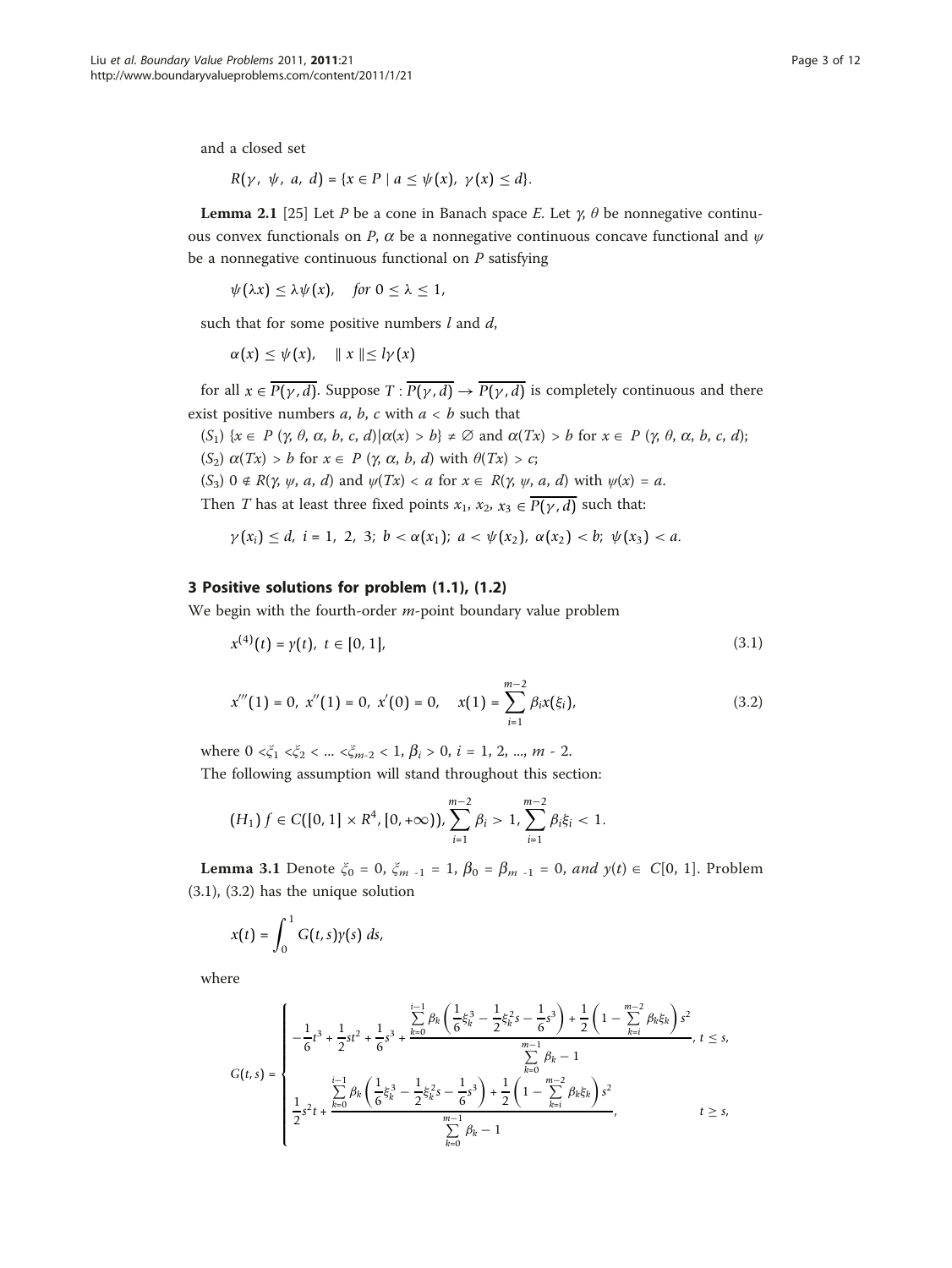for  $\xi_{i-1} \leq s \leq \xi_i$ ,  $i = 1, 2, ..., m -1$ .

**Proof** Let  $G(t, s)$  be the Green's function of problem  $x^{(4)}(t) = 0$  with boundary condition (3.2). We can suppose

$$
G(t,s) = \begin{cases} a_3t^3 + a_2t^2 + a_1t + a_0, & t \leq s, \xi_{i-1} \leq s \leq \xi_i, \ i = 1,2,\dots, m-1, \\ b_3t^3 + b_2t^2 + b_1t + b_0, & t \geq s, \xi_{i-1} \leq s \leq \xi_i, \ i = 1,2,\dots, m-1. \end{cases}
$$

Considering the definition and properties of Green's function together with the boundary condition (3.2), we have

$$
\begin{cases}\na_3s^3 + a_2s^2 + a_1s + a_0 = b_3s^3 + b_2s^2 + b_1s + b_0, \\
3a_3s^2 + 2a_2s + a_1 = 3b_3s^2 + 2b_2s + b_1, \\
6a_3s + 2a_2 = 6b_3s + 2b_2, \\
6a_3 - 6b_3 = -1, \\
6b_3 = 0, 6b_3 + 2b_2 = 0, \\
a_1 = 0, \\
b_3 + b_2 + b_1 + b_0 = \sum_{k=0}^{i=1} \beta_k(a_3\xi_k^3 + a_2\xi_k^2 + a_1\xi_k + a_0) + \sum_{k=i}^{m-2} \beta_k(b_3\xi_k^3 + b_2\xi_k^2 + b_1\xi_k + b_0).\n\end{cases}
$$

A straightforward calculation shows that

$$
a_3 = -\frac{1}{6}, \ a_2 = \frac{s}{2}, \ a_1 = 0, \ a_0 = \frac{\sum\limits_{k=0}^{i-1} \beta_k \left(\frac{1}{6} \xi_k^3 - \frac{1}{2} \xi_k^2 s - \frac{1}{6} s^3\right) + \frac{1}{2} \left(1 - \sum\limits_{k=i}^{m-2} \beta_k \xi_k\right) s^2}{\sum\limits_{k=0}^{m-1} \beta_k - 1} + \frac{1}{6} s^3,
$$
  

$$
b_3 = b_2 = 0, \ b_1 = \frac{s^2}{2}, \ b_0 = \frac{\sum\limits_{k=0}^{i-1} \beta_k \left(\frac{1}{6} \xi_k^3 - \frac{1}{2} \xi_k^2 s - \frac{1}{6} s^3\right) + \frac{1}{2} \left(1 - \sum\limits_{k=i}^{m-2} \beta_k \xi_k\right) s^2}{\sum\limits_{k=0}^{m-1} \beta_k - 1}
$$

These give the explicit expression of the Green's function and the proof of Lemma 3.1 is completed.

**Lemma 3.2** One can see that  $G(t, s) \ge 0, t, s \in [0, 1].$ **Proof** For  $\xi_{i-1} \leq s \leq \xi_i$ ,  $i = 1, 2, ..., m - 1$ ,

$$
\frac{\partial G(t, s)}{\partial t} = \begin{cases} \frac{1}{2}t(2s - t), \, t \le s, \, \xi_{i-1} \le s \le \xi_i, \\ \frac{1}{2}s^2, \, t \ge s, \, \xi_{i-1} \le s \le \xi_i. \end{cases}
$$

Then  $\frac{\partial G(t,s)}{\partial t} \ge 0$ ,  $0 \le t$ ,  $s \le 1$ . Thus  $G(t, s)$  is increasing on t. By a simple computation, we see

$$
G(0,s) = \frac{1}{6}s^3 + \frac{\sum\limits_{k=0}^{i-1} \beta_k \left( \frac{1}{6} \xi_k^3 - \frac{1}{2} \xi_k^2 s - \frac{1}{6} s^3 \right) + \frac{1}{2} \left( 1 - \sum\limits_{k=i}^{m-2} \beta_k \xi_k \right) s^2}{\sum\limits_{k=0}^{m-1} \beta_k - 1} \geq 0.
$$

These ensures that  $G(t, s) \geq 0$ ,  $t, s \in [0, 1]$ . **Lemma 3.3** Suppose  $x(t) \in C^3[0, 1]$  and

$$
x'''(1) = 0, \ x''(1) = 0, \ x'(0) = 0, \ x(1) = \sum_{i=1}^{m-2} \beta_i x(\xi_i).
$$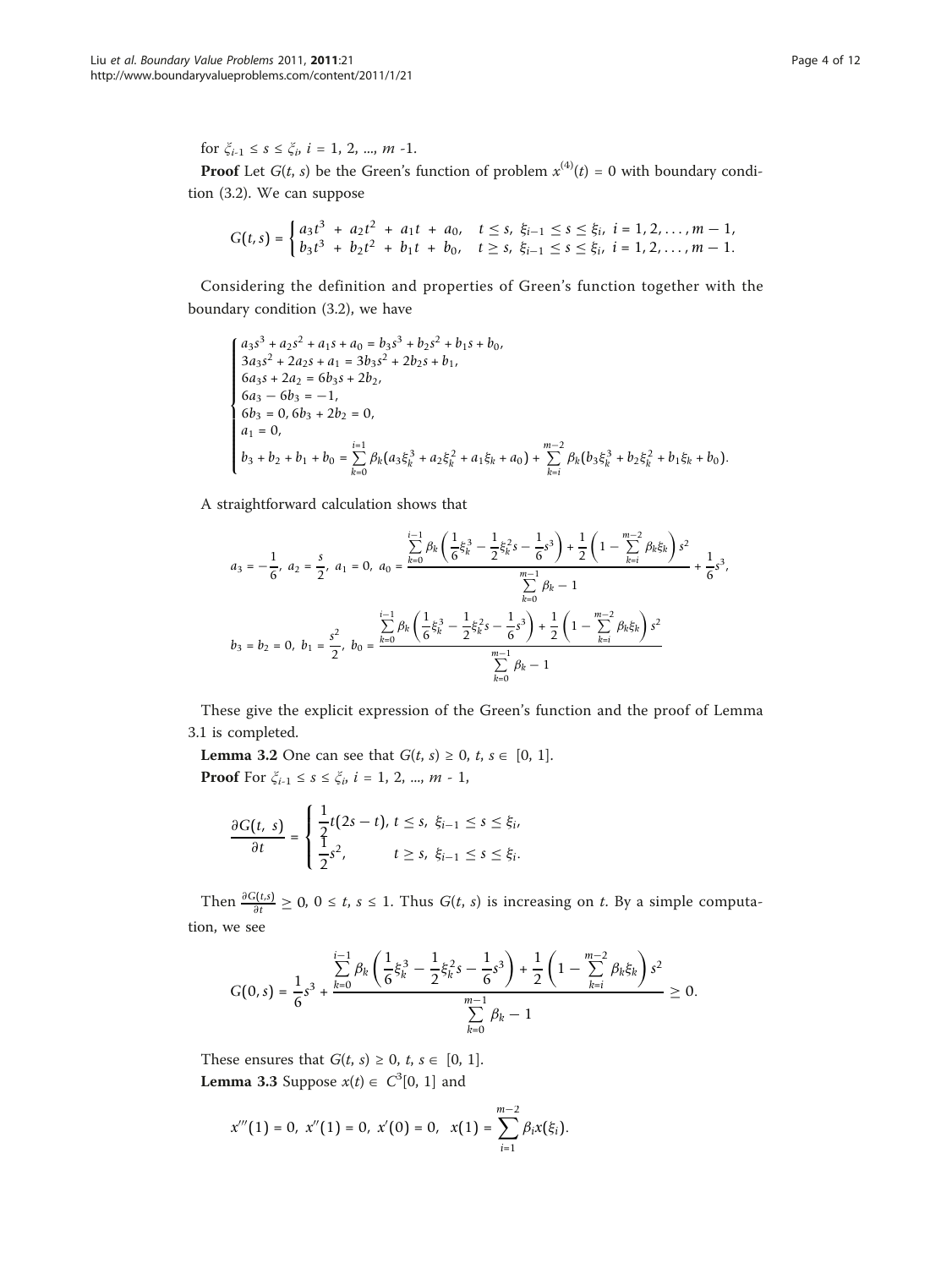Furthermore  $x^{(4)}(t) \ge 0$  and there exist  $t_0$  such that  $x^{(4)}(t_0) > 0$ . Then  $x(t)$  has the following properties:

(1) 
$$
\min_{0 \le t \le 1} |x(t)| \ge \delta \max_{0 \le t \le 1} |x(t)|,
$$
  
\n(2) 
$$
\max_{0 \le t \le 1} |x(t)| \le \gamma \max_{0 \le t \le 1} |x'(t)|,
$$
  
\n(3) 
$$
\max_{0 \le t \le 1} |x'(t)| \le \max_{0 \le t \le 1} |x''(t)| \max_{0 \le t \le 1} |x''(t)| \le \max_{0 \le t \le 1} |x'''(t)|,
$$
  
\nwhere  $\delta = \left(1 - \sum_{i=1}^{m-2} \beta_i \xi_i\right) / \sum_{i=1}^{m-2} \beta_i (1 - \xi_i), \gamma = \sum_{i=1}^{m-2} \beta_i (1 - \xi_i) / (\sum_{i=1}^{m-2} \beta_i - 1)$  are  
\nneitive constants

positive constants.

**Proof** Since  $x^{(4)}(t) \ge 0$ ,  $t \in [0, 1]$ , then  $x'''(t)$  is increasing on [0, 1]. Considering  $x'''(1) =$ 0, we have  $x'''(t) \le 0, t \in [0, 1]$ . Thus  $x''(t)$  is decreasing on [0, 1]. Considering this together with the boundary condition  $x''(1) = 0$ , we conclude that  $x''(t) \ge 0$ . Then  $x(t)$  is convex on [0, 1]. Taking into account that  $x'(0) = 0$ , we get that

$$
\max_{0 \leq t \leq 1} x(t) = x(1), \min_{0 \leq t \leq 1} x(t) = x(0).
$$

(1) From the concavity of  $x(t)$ , we have

 $\xi_i(x(1) - x(0)) \geq x(\xi_i) - x(0).$ 

Multiplying both sides with  $\beta_i$  and considering the boundary condition, we have

$$
\left(1 - \sum_{i=1}^{m-2} \beta_i \xi_i\right) x(1) \le \sum_{i=1}^{m-2} \beta_i (1 - \xi_i) x(0). \tag{3.3}
$$

Thus

$$
\min_{0 \le t \le 1} |x(t)| \ge \delta \max_{0 \le t \le 1} |x(t)|.
$$

(2) Considering the mean-value theorem together with the concavity of  $x(t)$ , we have

$$
x(1) - x(\xi_i) \le (1 - \xi_i)x'(1). \tag{3.4}
$$

Multiplying both sides with  $\beta_i$  and considering the boundary condition, we have

$$
\left(\sum_{i=1}^{m-2} \beta_i - 1\right) x(1) \le \sum_{i=1}^{m-2} \beta_i (1 - \xi_i) x'(1), \tag{3.5}
$$

which yields that  $x(1) \le \sum_{i=1}^{m-2} \beta_i(1-\xi_i)/(\sum_{i=1}^{m-2} \beta_i - 1)|x'(1)| = \gamma \max_{0 \le t \le 1} |x'(t)|$ . (3) For  $x'(t) = x'(0) + \int_0^t x''(s)ds$  and  $x'(0) = 0$ , we get

$$
|x'(t)| = |\int_0^t x''(s) \ ds| \leq \int_0^1 |x''(s)| \ ds.
$$

For  $x''(t) = x''(1) - \int_t^1 x'''(s)ds$  and  $x''(1) = 0$ , we get

$$
|x''(t)| = |\int_t^1 x'''(s) \ ds| \leq \int_0^1 |x'''(s)| \ ds.
$$

Consequently

$$
\max_{0 \leq t \leq 1} |x'(t)| \leq \max_{0 \leq t \leq 1} |x''(t)|, \max_{0 \leq t \leq 1} |x''(t)| \leq \max_{0 \leq t \leq 1} |x'''(t)|.
$$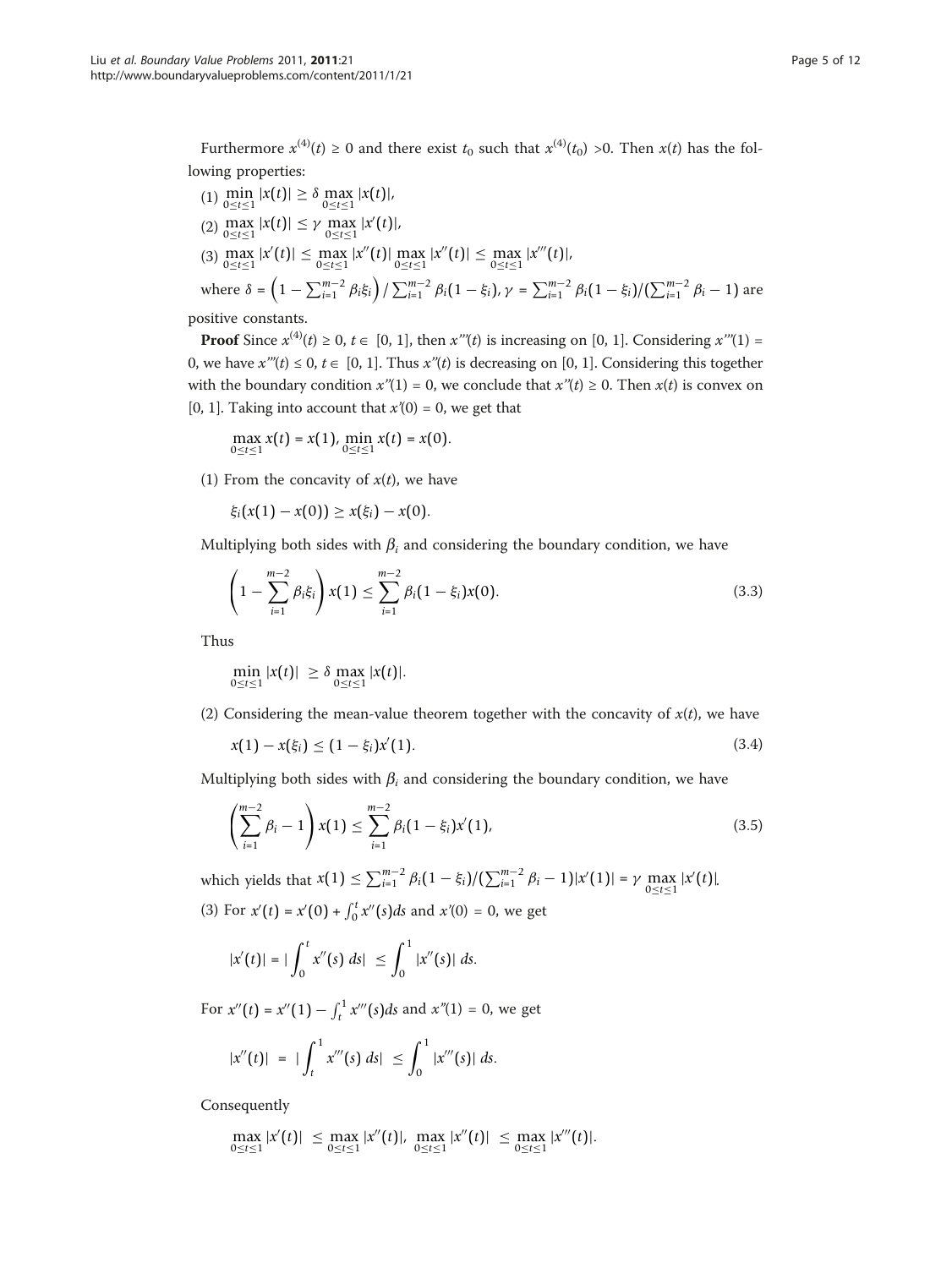These give the proof of Lemma 3.3. Remark Lemma 3.3 ensures that

$$
\max\{\max_{0\leq t\leq 1}|x(t)|,\max_{0\leq t\leq 1}|x'(t)|,\max_{0\leq t\leq 1}|x''(t)|,\max_{0\leq t\leq 1}|x'''(t)|\}\leq \gamma \max_{0\leq t\leq 1}|x'''(t)|.
$$

Let Banach space  $E = C^3[0, 1]$  be endowed with the norm

$$
\|x\| = \max\{\max_{0\leq t\leq 1}|x(t)|, \max_{0\leq t\leq 1}|x'(t)|, \max_{0\leq t\leq 1}|x''(t)|, \max_{0\leq t\leq 1}|x'''(t)|\}, x\in E.
$$

Define the cone  $P \subseteq E$  by

$$
P = \{x \in E \mid x(t) \ge 0, \ x'''(1) = 0, \ x''(1) = 0, x'(0) = 0, x(1) = \sum_{i=1}^{m-2} \beta_i x(\xi_i), \ x(t) \text{ is convex on } [0,1]\}.
$$

Let the nonnegative continuous concave functional  $\alpha$ , the nonnegative continuous convex functionals  $\gamma$ ,  $\theta$  and the nonnegative continuous functional  $\psi$  be defined on the cone by

$$
\gamma(x) = \max_{0 \leq t \leq 1} |x'''(t)|, \ \theta(x) = \psi(x) = \max_{0 \leq t \leq 1} |x(t)|, \ \alpha(x) = \min_{0 \leq t \leq 1} |x(t)|.
$$

By Lemma 3.3, the functionals defined above satisfy

$$
\delta\theta(x) \le \alpha(x) \le \theta(x) = \psi(x), \parallel x \parallel \le \gamma\gamma(x). \tag{3.6}
$$

Denote

$$
m = \int_0^1 G(0, s) ds, \ N = \int_0^1 G(1, s) ds, \ \lambda = \min\{m, \ \delta \gamma\}.
$$

Assume that there exist constants  $0 < a$ , b, d with  $a < b < \lambda$ d such that

$$
(A_1) f(t, u, v, w, p) \le d, \quad (t, u, v, w, p) \in [0, 1] \times [0, \gamma d] \times [0, d] \times [0, d] \times [-d, 0],
$$
  

$$
(A_2) f(t, u, v, w, p) > b/m, (t, u, v, w, p) \in [0, 1] \times [b, b/\delta] \times [0, d] \times [0, d] \times [-d, 0],
$$
  

$$
(A_3) f(t, u, v, w, p) < a/N, (t, u, v, w, p) \in [0, 1] \times [0, a] \times [0, d] \times [0, d] \times [-d, 0].
$$

**Theorem 3.1** Under assumptions  $(A_1)$ - $(A_3)$ , problem (1.1), (1.2) has at least three positive solutions  $x_1$ ,  $x_2$ ,  $x_3$  satisfying

$$
\max_{0 \le t \le 1} |x''_i(t)| \le d, \ i = 1, 2, 3; b < \min_{0 \le t \le 1} |x_1(t)|; \\
 a < \max_{0 \le t \le 1} |x_2(t)|, \min_{0 \le t \le 1} |x_2(t)| < b; \\
 \max_{0 \le t < 1} |x_3(t)| \le a.
$$

**Proof** Problem (1.1, 1.2) has a solution  $x = x(t)$  if and only if x solves the operator equation

$$
x(t) = \int_0^1 G(t,s)f(s, x(s), x'(s), x''(s), x'''(s))ds = (Tx)(t).
$$

Then

$$
(Tx)'''(t) = -\int_t^1 f(s, x, x', x'', x''')ds.
$$

For  $x \in \overline{P(\gamma, d)}$ , considering Lemma 3.3 and assumption  $(A_1)$ , we have  $f(t, x(t), x'(t))$ ,  $x''(t)$ ,  $x'''(t)$ )  $\leq d$ . Thus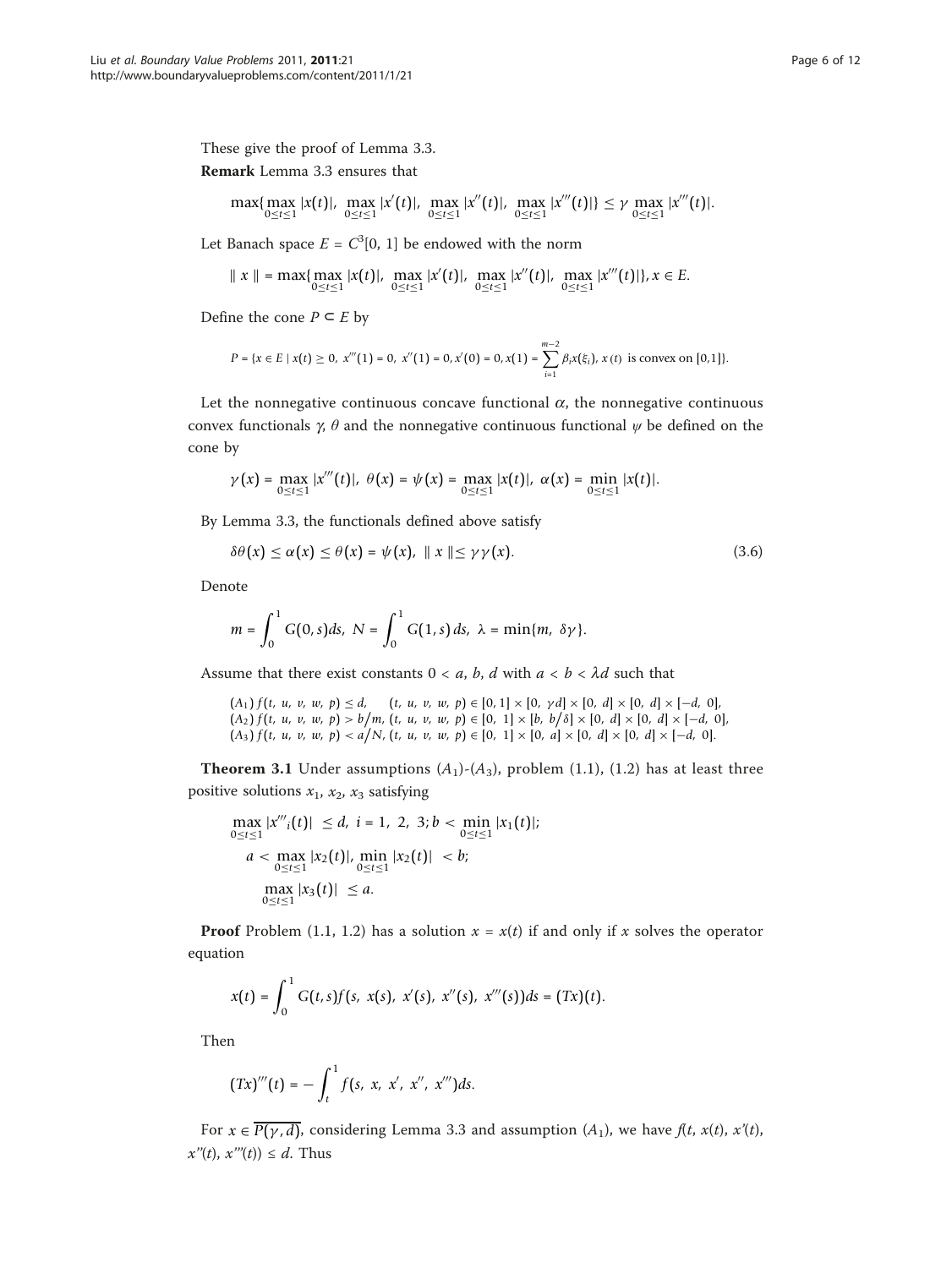$$
\gamma(Tx) = |(Tx)'''(0)| = |-\int_0^1 f(s, x, x', x'', x''')ds| = \int_0^1 |f(s, x, x', x'', x''')|ds \leq d.
$$

Hence  $T: \overline{P(\gamma, d)} \to \overline{P(\gamma, d)}$ . An application of the Arzela-Ascoli theorem yields that T is a completely continuous operator. The fact that the constant function  $x(t) = b/\delta$  $\in P(\gamma, \theta, \alpha, b, c, d)$  and  $\alpha(b/\delta) > b$  implies that

 ${x \in P(\gamma, \theta, \alpha, b, c, d)|\alpha(x) > b} \neq \emptyset.$ 

For  $x \in P(\gamma, \theta, \alpha, b, c, d)$ , we have  $b \leq x(t) \leq b/\delta$  and  $|x'''(t)| < d$ . From assumption  $(A_2)$ , we see

*f* (*t*, *x*, *x*-, *x*--, *x*---) > *b m*.

Hence, by definition of  $\alpha$  and the cone P, we can get

$$
\alpha(Tx) = (Tx)(0) = \int_0^1 G(0, s)f(s, x, x', x'', x''')ds \geq \frac{b}{m}\int_0^1 G(0, s)ds > \frac{b}{m}m = b,
$$

which means  $\alpha(Tx) > b$ ,  $\forall x \in P(\gamma, \theta, \alpha, b, b/\delta, d)$ . This ensures that condition (S1) of Lemma 2.1 is fulfilled.

Second, with (3.4) and  $b < \lambda d$ , we have

$$
\alpha(Tx) \ge \delta\theta(Tx) > \delta \times \frac{b}{\delta} = b
$$

for all  $x \in P(\gamma, \alpha, b, d)$  with  $\theta(Tx) > \frac{b}{\delta}$ .

Thus, condition  $(S_2)$  of Lemma 2.1 holds. Finally we show that  $(S_3)$  also holds. We see  $\psi(0) = 0 < a$  and  $0 \notin R(\gamma, \psi, a, d)$ . Suppose that  $x \in R(\gamma, \psi, a, d)$  with  $\psi(x) = a$ , then by the assumption of  $(A_3)$ ,

$$
\psi(Tx) = \max_{0 \leq t \leq 1} |(Tx)(t)| = \int_0^1 G(1, s) f(s, x, x', x'', x''') ds < \frac{a}{N} \int_0^1 G(1, s) ds = a,
$$

which ensures that condition  $(S_3)$  of Lemma 2.1 is fulfilled. Thus, an application of Lemma 2.1 implies that the fourth-order m-point boundary value problem (1.1, 1.2) has at least three positive convex increasing solutions  $x_1$ ,  $x_2$ ,  $x_3$  with the properties that

$$
\max_{0 \le t \le 1} |x_i'''(t)| \le d, \ i = 1, 2, 3; b < \min_{0 \le t \le 1} |x_1(t)|;
$$
\n
$$
a < \max_{0 \le t \le 1} |x_2(t)|, \min_{0 \le t \le 1} |x_2(t)| < b;
$$
\n
$$
\max_{0 \le t \le 1} |x_3(t)| \le a.
$$

# 4 Positive solutions for problem (1.1), (1.3)

The following assumption will stand throughout this section:

$$
(H_2), f \in C([0,1] \times R^4, [0,+\infty)), \sum_{i=1}^{m-2} \beta_i > 1, \sum_{i=1}^{m-2} \beta_i \xi_i + 1 - \sum_{i=1}^{m-2} \beta_i > 0.
$$

**Lemma 4.1** Denote  $\zeta_0 = 0$ ,  $\zeta_{m-1} = 1$ ,  $\beta_0 = \beta_{m-1} = 0$ , the Green's function of problem

$$
x^{(4)}(t) = 0,\t\t(4.1)
$$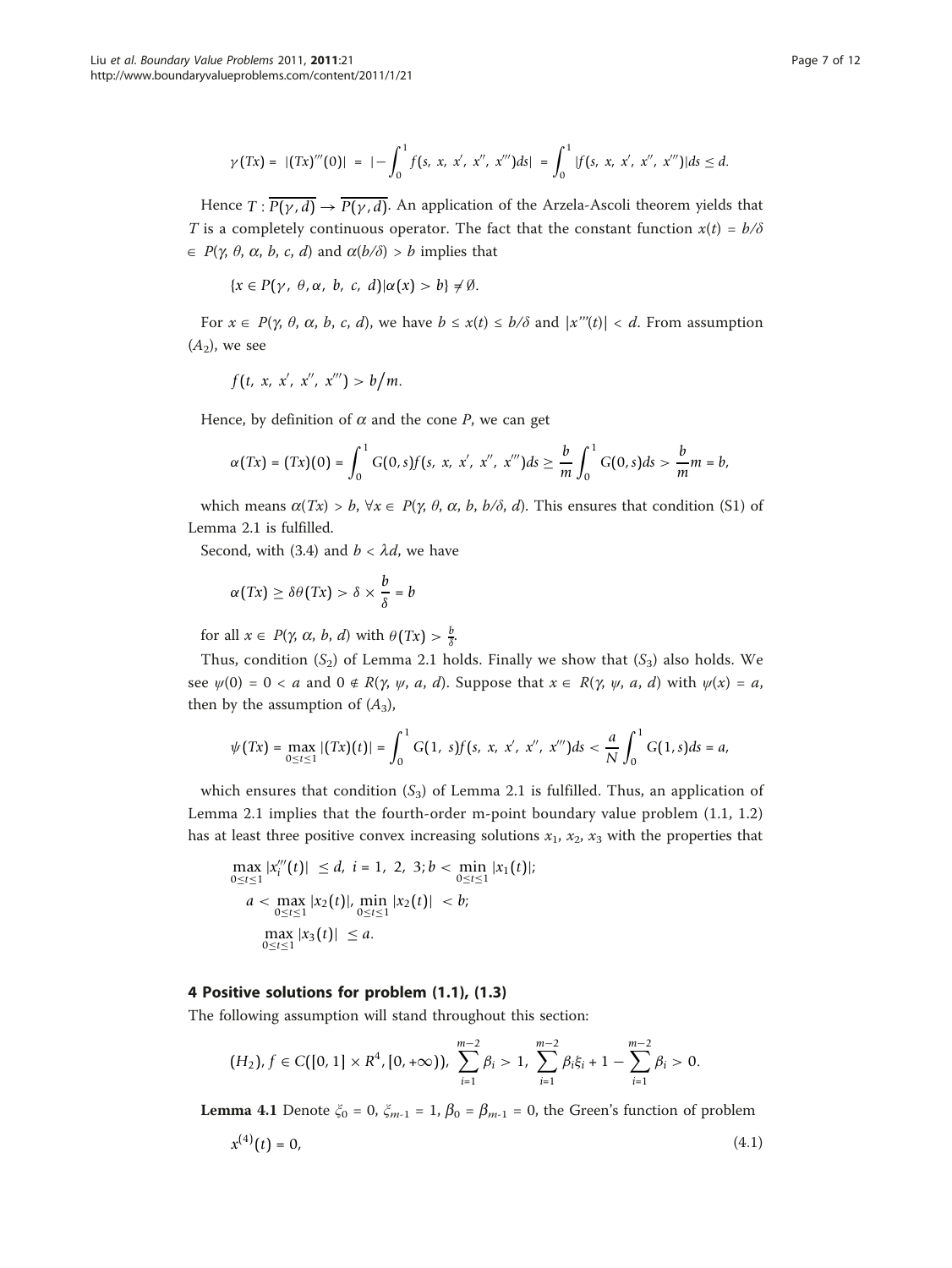$$
x'''(1) = 0, x''(1) = 0, x'(1) = 0, x(0) = \sum_{i=1}^{m-2} \beta_i x(\xi_i),
$$
\n(4.2)

is

$$
H(t,s) = \begin{cases} -\frac{1}{6}t^3 + \frac{1}{2}st^2 - \frac{1}{2}s^2t + \frac{k=0}{6}\frac{\sum_{k=0}^{i-1}\beta_k\left(\frac{1}{6}\xi_k^3 - \frac{1}{2}\xi_k^2s + \frac{1}{2}\xi_ks^2\right) + \sum_{k=i}^{m-2}\frac{1}{6}\beta_ks^3}{\sum_{k=0}^{m-1}\beta_k - 1}, & t \le s, \xi_{i-1} \le s \le \xi_i, \\ -\frac{1}{6}s^3 + \frac{\sum_{k=0}^{i-1}\beta_k\left(\frac{1}{6}\xi_k^3 - \frac{1}{2}\xi_k^2s + \frac{1}{2}\xi_ks^2\right) + \sum_{k=i}^{m-2}\frac{1}{6}\beta_ks^3}{\sum_{k=0}^{m-1}\beta_k - 1}, & t \ge s, \xi_{i-1} \le s \le \xi_i, \\ -\frac{1}{6}s^3 + \frac{\sum_{k=0}^{i-1}\beta_k\left(\frac{1}{6}\xi_k^3 - \frac{1}{2}\xi_k^2s + \frac{1}{2}\xi_ks^2\right) + \sum_{k=i}^{m-2}\frac{1}{6}\beta_ks^3}{\sum_{k=0}^{m-1}\beta_k - 1}, & t \ge s, \xi_{i-1} \le s \le \xi_i, \end{cases}
$$

for  $i = 1, 2, ..., m - 1$ .

Proof Suppose that

$$
H(t,s) = \begin{cases} a_3t^3 + a_2t^2 + a_1t + a_0 \ t \leq s, & \xi_{i-1} \leq s \leq \xi_i, \ i = 1, 2, \dots, \ m-1, \\ b_3t^3 + b_2t^2 + b_1t + b_0 \ t \geq s, & \xi_{i-1} \leq s \leq \xi_i, \ i = 1, 2, \dots, \ m-1. \end{cases}
$$

Considering the definition and properties of Green's function together with the boundary condition (4.2), we have

$$
\begin{cases}\na_3s^3 + a_2s^2 + a_1s + a_0 = b_3s^3 + b_2s^2 + b_1s + b_0, \\
3a_3s^2 + 2a_2s + a_1 = 3b_3s^2 + 2b_2s + b_1, \\
6a_3s + 2a_2 = 6b_3s + 2b_2, \\
6a_3 - 6b_3 = -1, \\
b_3 = 0, \\
6b_3 + 2b_2 = 0, \\
3b_3 + 2b_2 + b_1 = 0, \\
a_0 = \sum_{k=0}^{i=1} \beta_k(a_3\xi_k^3 + a_2\xi_k^2 + a_1\xi_k + a_0) + \sum_{k=i}^{m-2} \beta_k(b_3\xi_k^3 + b_2\xi_k^2 + b_1\xi_k + b_0).\n\end{cases}
$$

Consequently

$$
a_3 = -\frac{1}{6}, \ a_2 = \frac{1}{2}s, \ a_1 = -\frac{1}{2}s^2, \ b_3 = b_2 = b_1 = 0,
$$
  

$$
a_0 = \frac{\sum_{k=0}^{i-1} \beta_k \left(\frac{1}{6}\xi_k^3 - \frac{1}{2}\xi_k^2 s + \frac{1}{2}\xi_k s^2\right) + \sum_{k=i}^{m-2} \frac{1}{6}\beta_k s^3}{\sum_{k=0}^{m-1} \beta_k - 1},
$$
  

$$
b_0 = \frac{\sum_{k=0}^{i-1} \beta_k \left(\frac{1}{6}\xi_k^3 - \frac{1}{2}\xi_k^2 s + \frac{1}{2}\xi_k s^2\right) + \sum_{k=i}^{m-2} \frac{1}{6}\beta_k s^3}{\sum_{k=0}^{m-1} \beta_k - 1} - \frac{1}{6}s^3.
$$

The proof of Lemma 4.1 is completed.

**Lemma 4.2** One can see that  $H(t, s) \ge 0, t, s \in [0, 1].$ **Proof** For  $\xi_{i-1} \leq s \leq \xi_i$ ,  $i = 1, 2, ..., m - 1$ ,

$$
\frac{\partial H(t, s)}{\partial t} = \begin{cases} -\frac{1}{2}(t - s)^2, & t \leq s, \ \xi_{i-1} \leq s \leq \xi_i, \\ 0, & t \geq s, \ \xi_{i-1} \leq s \leq \xi_i. \end{cases}
$$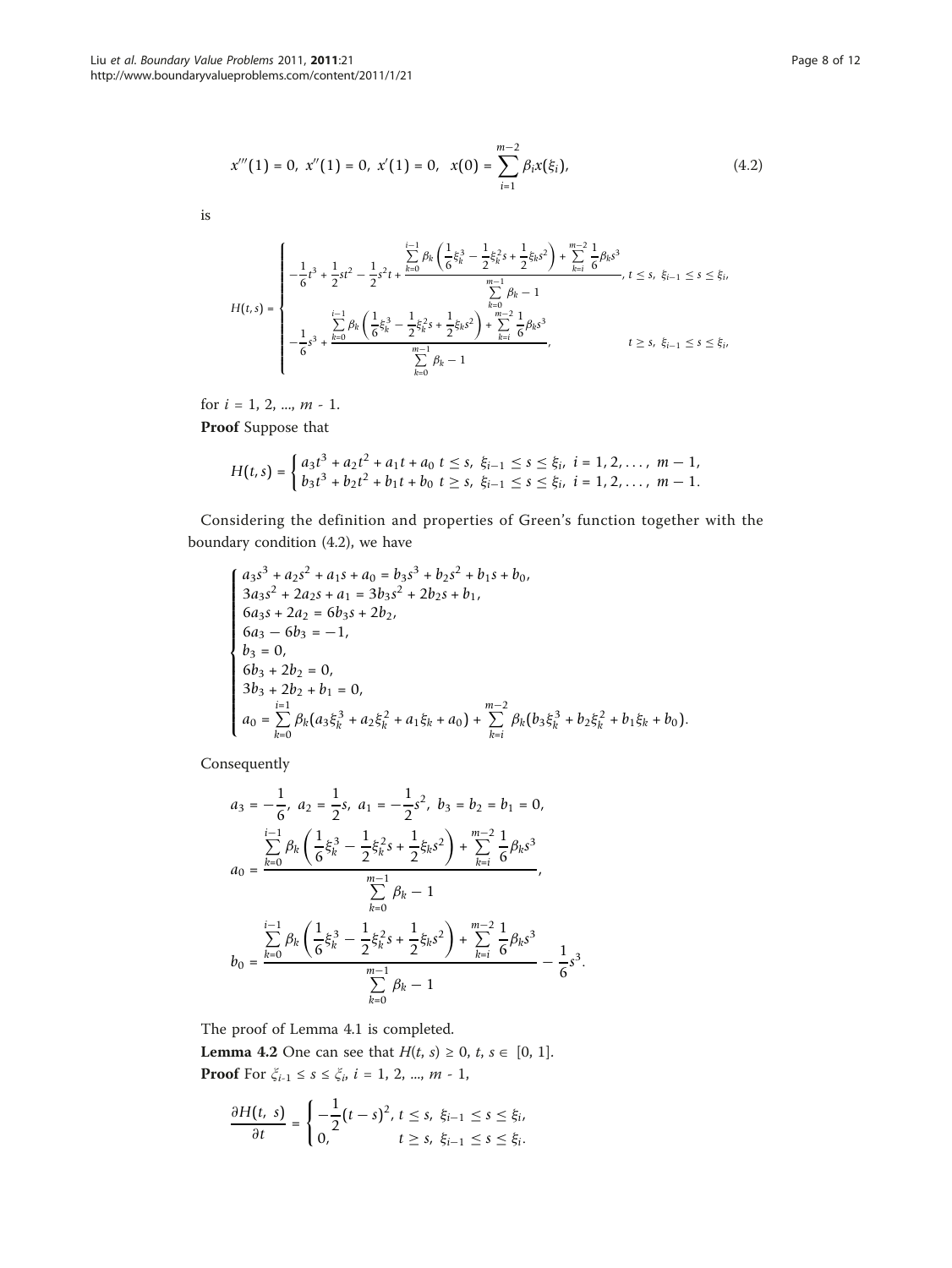Then  $\frac{\partial H(t,s)}{\partial t} \leq 0$ ,  $0 \leq t$ ,  $s \leq 1$ , which implies that  $H(t, s)$  is decreasing on t. The fact

that

$$
H(1,s) = \frac{\sum\limits_{k=0}^{i-1} \beta_k \left( \frac{1}{6} \xi_k^3 - \frac{1}{2} \xi_k^2 s + \frac{1}{2} \xi_k s^2 \right) + \sum\limits_{k=i}^{m-2} \frac{1}{6} \beta_k s^3}{\sum\limits_{k=0}^{m-1} \beta_k - 1} - \frac{1}{6} s^3 \ge 0
$$

ensures that  $H(t, s) \geq 0$ ,  $t, s \in [0, 1]$ . **Lemma 4.3** If  $x(t) \in C^3[0, 1]$ ,

$$
x'''(1) = 0, \ x''(1) = 0, \ x'(1) = 0, \ x(0) = \sum_{i=1}^{m-2} \beta_i x(\xi_i),
$$

and  $x^{(4)}(t) \ge 0$ , there exists  $t_0$  such that  $x^{(4)}(t_0) > 0$ , then (1)  $\min_{0 \le t \le 1} |x(t)| \ge \delta_1 \max_{0 \le t \le 1} |x(t)|$ , (2)  $\max_{0 \le t \le 1} |x(t)| \le \gamma_1 \max_{0 \le t \le 1} |x'(t)|$ , (3)  $\max_{0 \le t \le 1} |x'(t)| \le \max_{0 \le t \le 1} |x''(t)|$ ,  $\max_{0 \le t \le 1} |x''(t)| \le \max_{0 \le t \le 1} |x'''(t)|$ 

where 
$$
\delta_1 = (1 - \sum_{i=1}^{m-2} \beta_i (1 - \xi_i)) / \sum_{i=1}^{m-2} \beta_i \xi_i
$$
,  $\gamma_1 = \sum_{i=1}^{m-2} \beta_i \xi_i / (\sum_{i=1}^{m-2} \beta_i - 1)$  are positive constants.

positive constants.

**Proof** It follows from the same methods as Lemma 3.3 that  $x(t)$  is convex on [0, 1]. Taking into account that  $x'(1) = 0$ , one can see that  $x(t)$  is decreasing on [0, 1] and

$$
\max_{0 \leq t \leq 1} x(t) = x(0), \; \min_{0 \leq t \leq 1} x(t) = x(1).
$$

(1) From the concavity of  $x(t)$ , we have

 $\xi_i(x(1) - x(0)) \geq x(\xi_i) - x(0).$ 

Multiplying both sides with  $\beta_i$  and considering the boundary condition, we have

$$
\sum_{i=1}^{m-2} \beta_i \xi_i x(1) \ge \left(1 - \sum_{i=1}^{m-2} \beta_i (1 - \xi_i) \right) x(0).
$$
 (4.3)

Thus

$$
\min_{0 \le t \le 1} |x(t)| \ge \delta_1 \max_{0 \le t \le 1} |x(t)|.
$$

(2) Considering the mean-value theorem, we get

 $(0) - x(\xi_i) \leq \xi_i |x'(0)|.$ 

From the concavity of  $x$  similarly with above we know

$$
\left(\sum_{i=1}^{m-2}\beta_i-1\right)x(0)<\sum_{i=1}^{m-2}\beta_i\xi_i|x'(0)|.\tag{4.4}
$$

Considering (4.3) together with (4.4) we have  $x(0) \leq \gamma_1 |x'(0)| = \gamma_1 \max_{0 \leq t \leq 1} |x'(t)|$ .

(3) For  $x'(t) = x'(1) - \int_t^1 x''(s)ds$ ,  $x''(t) = x''(1) - \int_t^1 x'''(s)ds$  and  $x'(1) = 0$ ,  $x''(1) = 0$ , we get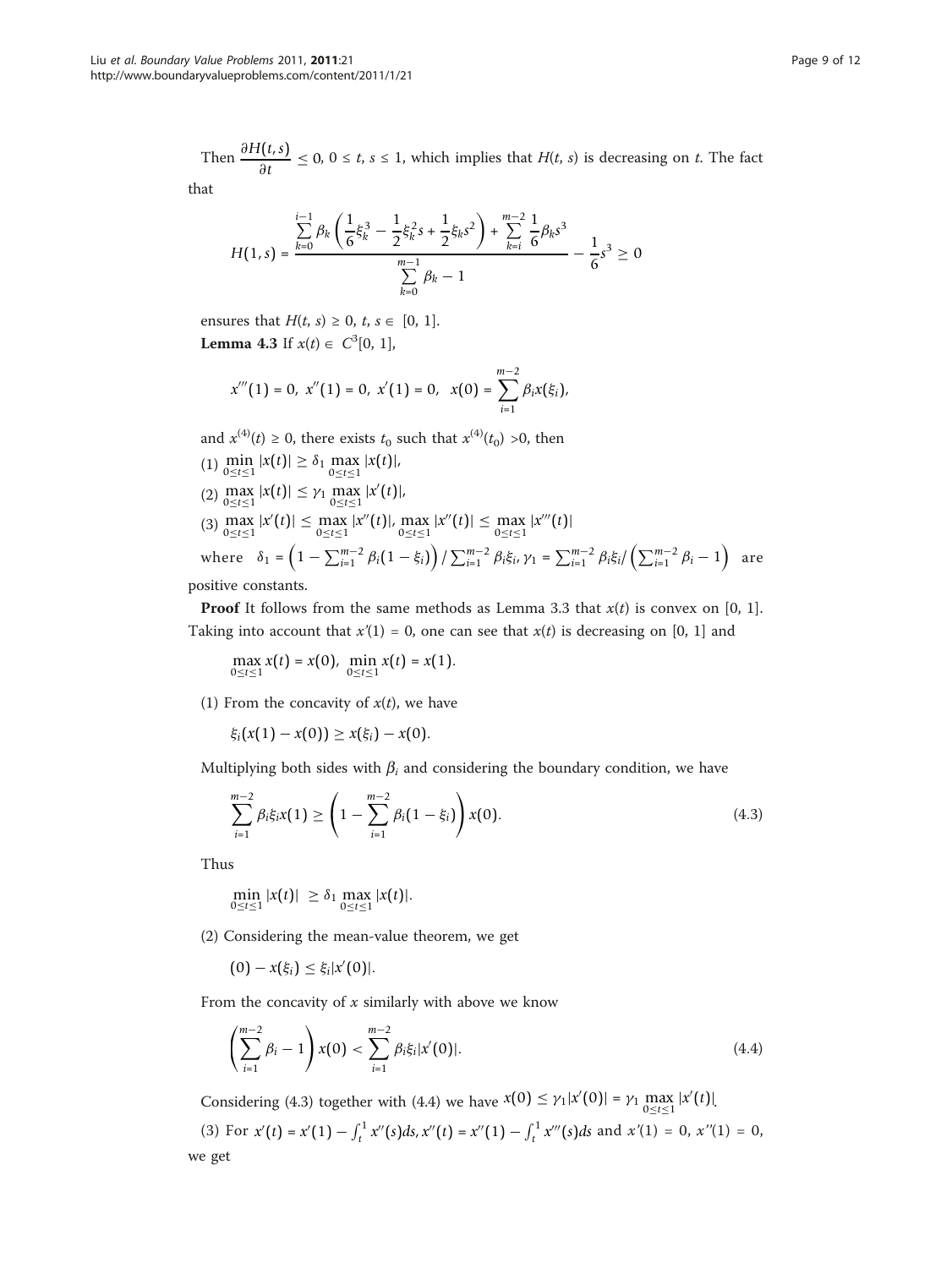$$
|x'(t)| = |\int_t^1 x''(s) \, ds| \leq \int_0^1 |x''(s)| \, ds, \ |x''(t)| = |\int_t^1 x'''(s) \, ds| \leq \int_0^1 |x'''(s)| \, ds.
$$

Thus

$$
\max_{0 \leq t \leq 1} |x'(t)| \leq \max_{0 \leq t \leq 1} |x''(t)|, \max_{0 \leq t \leq 1} |x''(t)| \leq \max_{0 \leq t \leq 1} |x'''(t)|.
$$

Remark We see that

$$
\max\{\max_{0\leq t\leq 1}|x(t)|,\max_{0\leq t\leq 1}|x'(t)|,\max_{0\leq t\leq 1}|x''(t)|,\max_{0\leq t\leq 1}|x'''(t)|\}\leq \gamma_1\max_{0\leq t\leq 1}|x'''(t)|.
$$

Let Banach space  $E = C^3[0, 1]$  be endowed with the norm

$$
\| x \| = \max \{ \max_{0 \le t \le 1} |x(t)|, \max_{0 \le t \le 1} |x'(t)|, \max_{0 \le t \le 1} |x''(t)|, \max_{0 \le t \le 1} |x'''(t)| \}, x \in E.
$$

Define the cone  $P \subseteq E$  by

$$
P_1 = \left\{ x \in E \mid x(t) \geq 0, \ x'''(1) = 0, \ x''(1) = 0, \ x'(1) = 0, x(0) = \sum_{i=1}^{m-2} \beta_i x(\xi_i), \ x(t) \text{ is convex on } [0,1] \right\}.
$$

Denote

$$
m_1 = \int_0^1 H(1,s) \, ds, \ N_1 = \int_0^1 H(0,s) \, ds, \ \lambda_1 = \min\{m_1, \ \delta_1\gamma_1\}.
$$

Assume that there exist constants  $0 < a$ , b, d with  $a < b < \lambda_1 d$  such that

$$
\begin{array}{lll} (A_4) f(t, u, v, w, p) \le d, & (t, u, v, w, p) \in [0, 1] \times [0, \gamma_1 d] \times [-d, 0] \times [0, d] \times [-d, 0],\\ (A_5) f(t, u, v, w, p) > b/m_1, (t, u, v, w, p) \in [0, 1] \times [b, b/\delta_1] \times [-d, 0] \times [0, d] \times [-d, 0],\\ (A_6) f(t, u, v, w, p) < a/N_1, (t, u, v, w, p) \in [0, 1] \times [0, a] \times [-d, 0] \times [0, d] \times [-d, 0]. \end{array}
$$

**Theorem 4.1** Under assumptions  $(A_4)$ - $(A_6)$ , problem (1.1), (1.3) has at least three positive solutions  $x_1$ ,  $x_2$ ,  $x_3$  with the properties that

$$
\max_{0 \le t \le 1} |x_i'''(t)| \le d, \ i = 1, 2, 3; b < \min_{0 \le t \le 1} |x_1(t)|; \ a < \max_{0 \le t \le 1} |x_2(t)|, \ \min_{0 \le t \le 1} |x_2(t)| < b; \ \max_{0 \le t \le 1} |x_3(t)| \le a.
$$

**Proof** Problem (1.1), (1.3) has a solution  $x = x(t)$  if and only if x solves the operator equation

$$
x(t) = \int_0^1 H(t,s)f(s, x(s), x'(s), x''(s), x'''(s)) ds = (T_1x)(t).
$$

Then

$$
(T_1x)'''(t)=-\int_t^1 f(s, x, x', x'', x''') ds.
$$

For  $x \in \overline{P_1(\gamma, d)}$ , considering Lemma 4.3 and assumption  $(A_4)$ , we have

$$
f(t, x(t), x'(t), x''(t), x'''(t)) \leq d.
$$

Thus

$$
\gamma(T_1x) = |(T_1x)'''(0)| = |-\int_0^1 f(s, x, x', x'', x''') ds| = \int_0^1 |f(s, x, x', x'', x''')| ds \leq d.
$$

Hence  $T_1: \overline{P_1(\gamma, d)} \to \overline{P_1(\gamma, d)}$  and  $T_1$  is a completely continuous operator obviously. The fact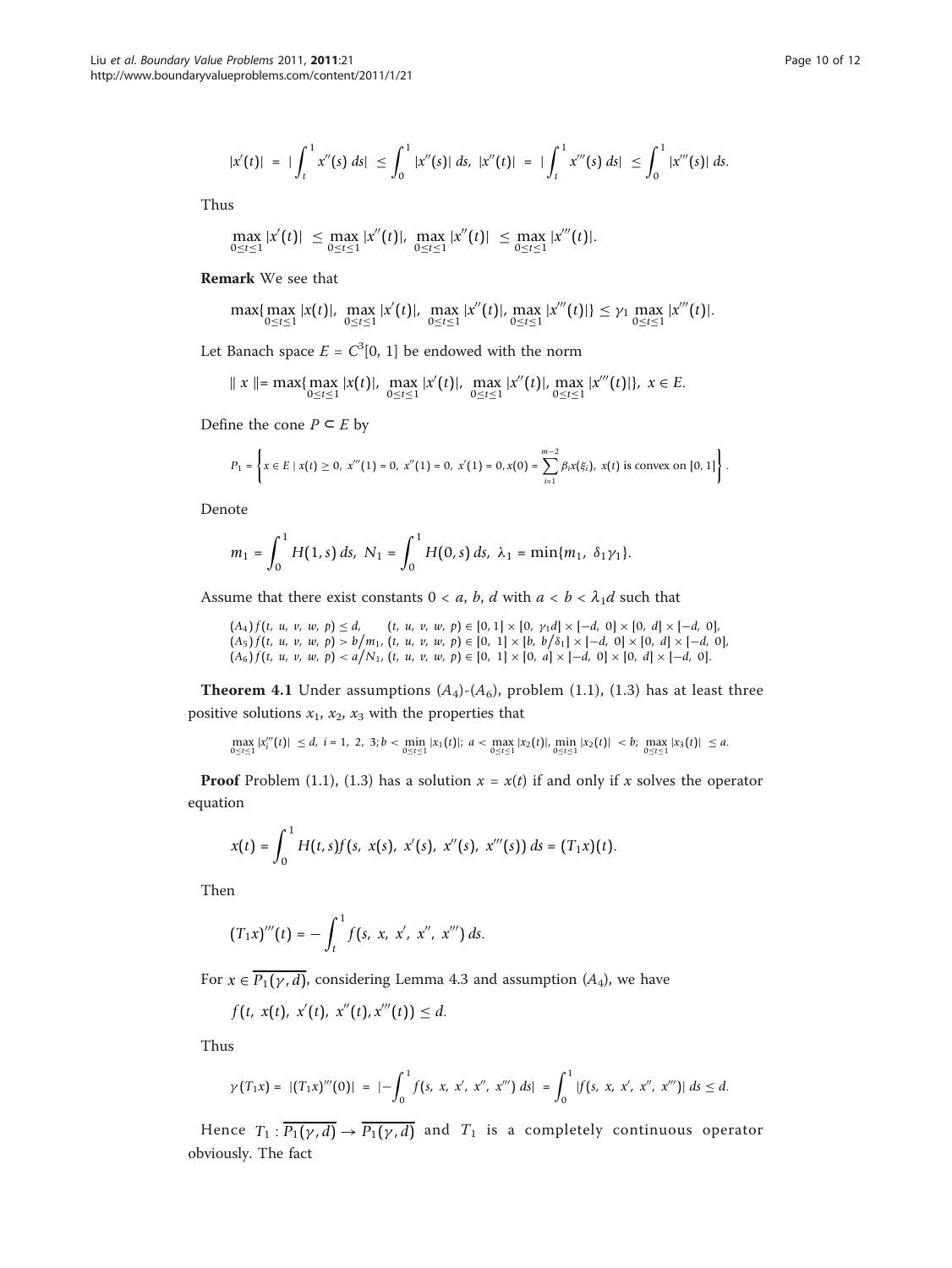<span id="page-10-0"></span>that the constant function  $x(t) = b/\delta_1 \in P_1(\gamma, \theta, \alpha, b, c, d)$  and  $\alpha(b/\delta_1) > b$  implies that

$$
\{x\in P_1(\gamma,\ \theta,\ \alpha,\ b,\ c,\ d|\alpha(x)>b)\}\neq\emptyset.
$$

This ensures that condition (S1) of Lemma 2.1 holds.

For  $x \in P_1(\gamma, \theta, \alpha, b, c, d)$ , we have  $b \leq x(t) \leq b/\delta_1$  and  $|x'''(t)| < d$ . From assumption  $(A_4)$ ,

$$
f(t, x, x', x'', x''') > b/m_1.
$$

Hence, by definition of  $\alpha$  and the cone  $P_1$ , we can get

$$
\alpha(T_1x)=(T_1x)(1)=\int_0^1H(1,\ s)f(s,\ x,\ x',\ x'',\ x''')\ ds\geq\frac{b}{m_1}\int_0^1H(1,\ s)\ ds>\frac{b}{m_1}m_1=b,
$$

which means  $\alpha(T_1x) > b$ ,  $\forall x \in P_1(\gamma, \theta, \alpha, b, b/\delta, d)$ . Second, with (4.4) and  $b < \lambda_1 d$ , we have

$$
\alpha(T_1x) \geq \delta_1\theta(T_1x) > \delta_1 \times \frac{b}{\delta_1} = b
$$

for all  $x \in P_1(\gamma, \alpha, b, d)$  with  $\theta(T_1 x) > \frac{b}{\delta_1}$ .

Thus, condition  $(S_2)$  of Lemma 2.1 holds. Finally we show that  $(S_3)$  also holds. We see  $\psi(0) = 0 < a$  and  $0 \notin R(\gamma, \psi, a, d)$ . Suppose that  $x \in R(\gamma, \psi, a, d)$  with  $\psi(x) = a$ , then by the assumption of  $(A_6)$ ,

$$
\psi(T_1x)=\max_{0\leq t\leq 1}|(T_1x)(t)|=\int_0^1H(0,\ s)f(s,\ x,\ x',\ x'',\ x''')\ ds<\frac{a}{N_1}\int_0^1H(0,\ s)\ ds=a,
$$

which ensures that condition  $(S_3)$  of Lemma 2.1 is satisfied. Thus, an application of Lemma 2.1 implies that the fourth-order m-point boundary value problem (1.1), (1.3) has at least three positive convex decreasing solutions  $x_1$ ,  $x_2$ ,  $x_3$  satisfying the conditions that

$$
\max_{0 \leq t \leq 1} |x''_i(t)| \leq d, \ i = 1, \ 2, \ 3; b < \min_{0 \leq t \leq 1} |x_1(t)|; \ a < \max_{0 \leq t \leq 1} |x_2(t)|, \ \min_{0 \leq t \leq 1} |x_2(t)| < b; \ \max_{0 \leq t \leq 1} |x_3(t)| \leq a.
$$

#### Acknowledgements

We are indebted to the anonymous referee for a detailed reading and useful comments and suggestions, which allowed us to improve this work. This work was supported by the Anhui Provincial Natural Science Foundation (10040606Q50), National Natural Science Foundation of China (No.11071164), Shanghai Natural Science Foundation (No.10ZR1420800).

#### Author details

<sup>1</sup>College of Science, University of Shanghai for Science and Technology, Shanghai 200093, PR China <sup>2</sup>Department of Mathematics, Hefei Normal University, Hefei, Anhui Province 230061, PR China

#### Authors' contributions

The authors declare that the work was realized in collaboration with the same responsibility. All authors read and approved the final manuscript.

#### Competing interests

The authors declare that they have no competing interests.

#### Received: 27 December 2010 Accepted: 5 September 2011 Published: 5 September 2011

#### References

1. Ma, R: Positive solutions of a nonlinear three-point boundary valve problem. Eur J Differ Equ. 34, 1–8 (1999)